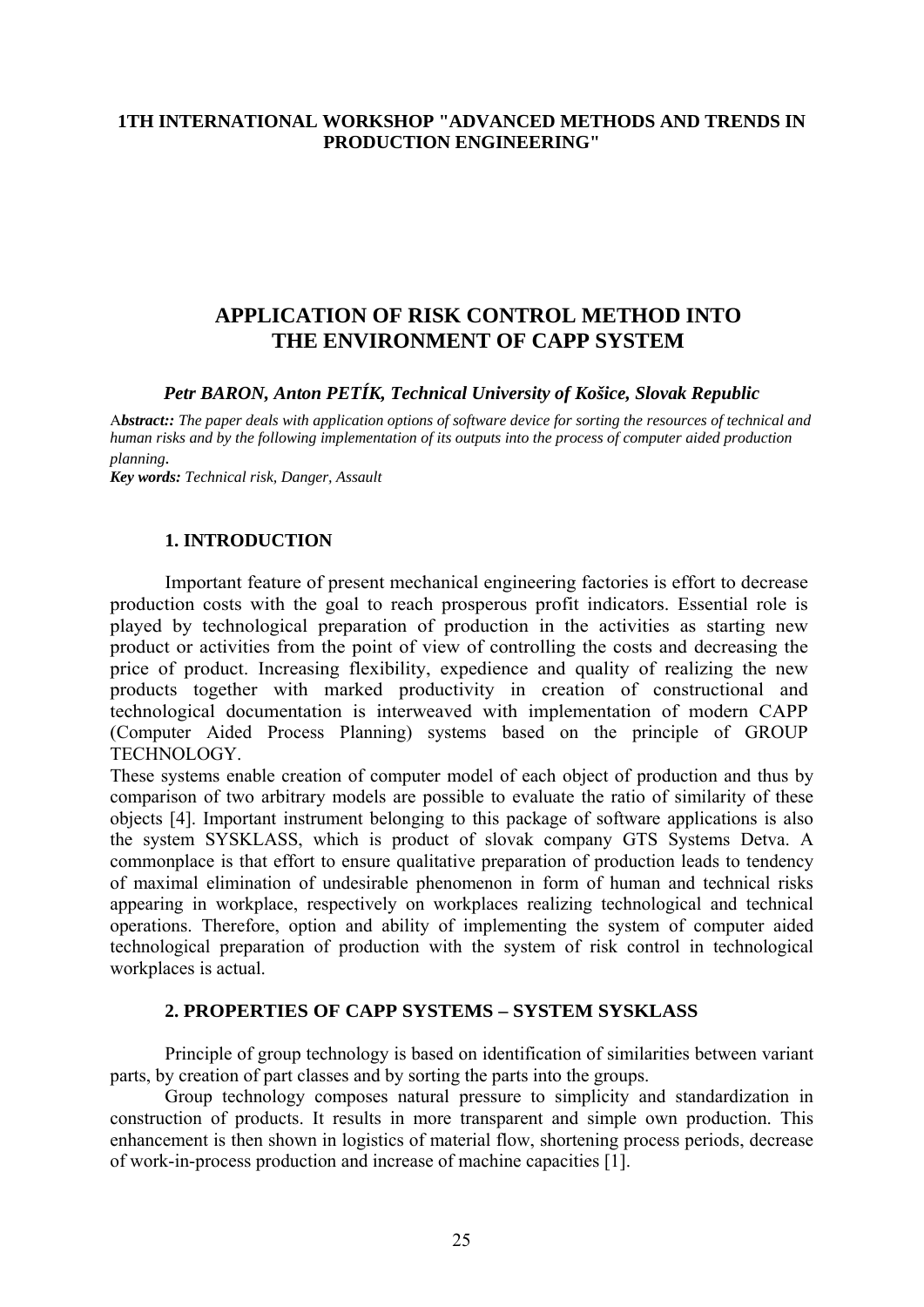Advantages of group technology relies to:

- *1. Standardization of production*
- *2. Reduction of number of technological operations*
- *3. Reduction of time for NC program preparation*
- *4. Shortening production cycle*
- *5. Increase of utilization of technological operations*
- *6. Reduction of setup and operation times*
- *7. Reduction of used tools and fixtures*

Dynamically developing complex system performing these functions is system Sysklass. It helps to realize activities from construct development of product through construct and technological preparation to manufacture of tools. Sysklass is created by independent software modules (Syskon, Systep, Sysnorm, Sysnar, Grafklas, Tlgedit). Output material from the system, besides the others, is created by technological procedure consisting from:

- *head of technological procedure*
- *head of individual operations (type of operation, device realizing the operation, machine and auxiliary times of operations, tariff category, number of operating stuff)*
- *description of operations*
- *consumptions of standard and special tools*
- *performance standards,*
- *assembling piece-list*

System Sysklass includes all means of automation making the completion of resulting documentation required for manufacturing the final product easier.

| Dokumentácia Manager Expert Úpravy Systém Pomoc Prácaspoložkou                  |                    |                                                                                                                                                                                                                                                                                                                                                                                                                |                  |                                               |          |                                                        |                                                    |                   |         |                          | $  \sqrt{2}$ $\times$        |
|---------------------------------------------------------------------------------|--------------------|----------------------------------------------------------------------------------------------------------------------------------------------------------------------------------------------------------------------------------------------------------------------------------------------------------------------------------------------------------------------------------------------------------------|------------------|-----------------------------------------------|----------|--------------------------------------------------------|----------------------------------------------------|-------------------|---------|--------------------------|------------------------------|
| REBBBCITLGP 24063929 PÚZDRO Alt. - A MEDIORAQA QA BBC ? P                       |                    |                                                                                                                                                                                                                                                                                                                                                                                                                |                  |                                               |          |                                                        |                                                    |                   |         |                          |                              |
|                                                                                 |                    | Materiálová norma 24063929 PÚZDRO Alt.:1 ver.                                                                                                                                                                                                                                                                                                                                                                  |                  |                                               |          |                                                        |                                                    |                   |         |                          | $\Vert \square \Vert \times$ |
|                                                                                 |                    |                                                                                                                                                                                                                                                                                                                                                                                                                | Výber polotovaru |                                               | Prídavky |                                                        | Rozmery                                            |                   |         | Výpočet                  |                              |
| ■Konštrukčná hlavička 24063929                                                  |                    |                                                                                                                                                                                                                                                                                                                                                                                                                |                  |                                               |          | $\Box$<br>$\sim$                                       |                                                    |                   |         |                          |                              |
| Č.položky                                                                       | ZP<br>D            | Házov<br>$\overline{\phantom{a}}$<br>PÚZDRO                                                                                                                                                                                                                                                                                                                                                                    |                  |                                               |          | <b>MJV</b><br>KS<br>$\overline{\phantom{a}}$           | $\overline{1}$<br>35.000                           | Rozm <sub>2</sub> | 100.000 | Dr. akost n.<br>STN      |                              |
| 24063929                                                                        |                    | Technologický postup 24063929 PÚZDRO Alt.:1                                                                                                                                                                                                                                                                                                                                                                    |                  |                                               |          |                                                        |                                                    |                   |         | $ \blacksquare$ $\times$ |                              |
|                                                                                 |                    | On ZO Stredisko Pracovisko Tvo pracoviska<br>Dop                                                                                                                                                                                                                                                                                                                                                               |                  |                                               |          | Ttk                                                    | Tas<br>Tbs<br>Tap<br>Tbp                           |                   |         |                          |                              |
| Povolený materiál<br>Normálna                                                   |                    | 010 07 841120<br>260                                                                                                                                                                                                                                                                                                                                                                                           | 0942101          | <b><i>TRAZ OSTRIA</i></b><br>zámočnícke práce |          | 452 0.01                                               | 5<br>5<br>0.01                                     |                   |         |                          |                              |
| Značka<br>Dr.n.<br>KR<br><b>STN</b><br>$\cdot$<br>Rozm.1 (v palcoch)<br>Typ r.1 | 1: očistiť tyč 1x. | 2: zraziť hrany na tyči 2x.                                                                                                                                                                                                                                                                                                                                                                                    |                  |                                               |          |                                                        |                                                    |                   |         |                          |                              |
| Č.mat.<br>Ate                                                                   | ₹ 015 00 841120    | 260                                                                                                                                                                                                                                                                                                                                                                                                            | 0442301          | R <sub>5</sub><br>sústruženie                 |          | 442 6.02                                               | 70<br>70                                           |                   |         |                          |                              |
| <sup>●</sup> Verzie ku zdroiu<br>Lis<br>Meno                                    | 1: upnúť 1x.       | 2: hrubovať čelo (ot:2397.1, pos:0.44088) 1x.<br>3: sústružiť priemer @35 na 20 (ot:443.6,pos:0.1873) 1x.<br>4: sústružiť na priemer pr.27 IT9 Ra6.3 L=15 (I:2 ot:541.2 pos:0.1873) 1x.<br>5: vitat pr. 19 L=20 (ot:358.9,pos:0.27647) 1x.<br>6: whrubovať pr.20±1 L=20 (ot:280.7 pos:0.44001) 1x.<br>7: zapichnúť (ot:129.7,pos:0.22373) 1x.<br>8: zraziť hranu 1x.<br>9: upichnúť (ot:2768.2,pos:0.0181) 1x. |                  |                                               |          |                                                        |                                                    |                   |         |                          |                              |
|                                                                                 | 2<br>3<br>4        | O T Dr.n. Označenie<br>K STN 223712<br>K STN 223716<br>K STN 221140<br>K STN 221411                                                                                                                                                                                                                                                                                                                            |                  | <b>Rozmer</b>                                 | Ks.      | Názov<br>vrták s RO s kužeľ st.<br>výhrubník kužeľ st. | sústr.nôž s SK stranový<br>sústr.nôž s SK stranový |                   |         |                          |                              |

**Fig. 1** System Sysklass – creation of technological documentation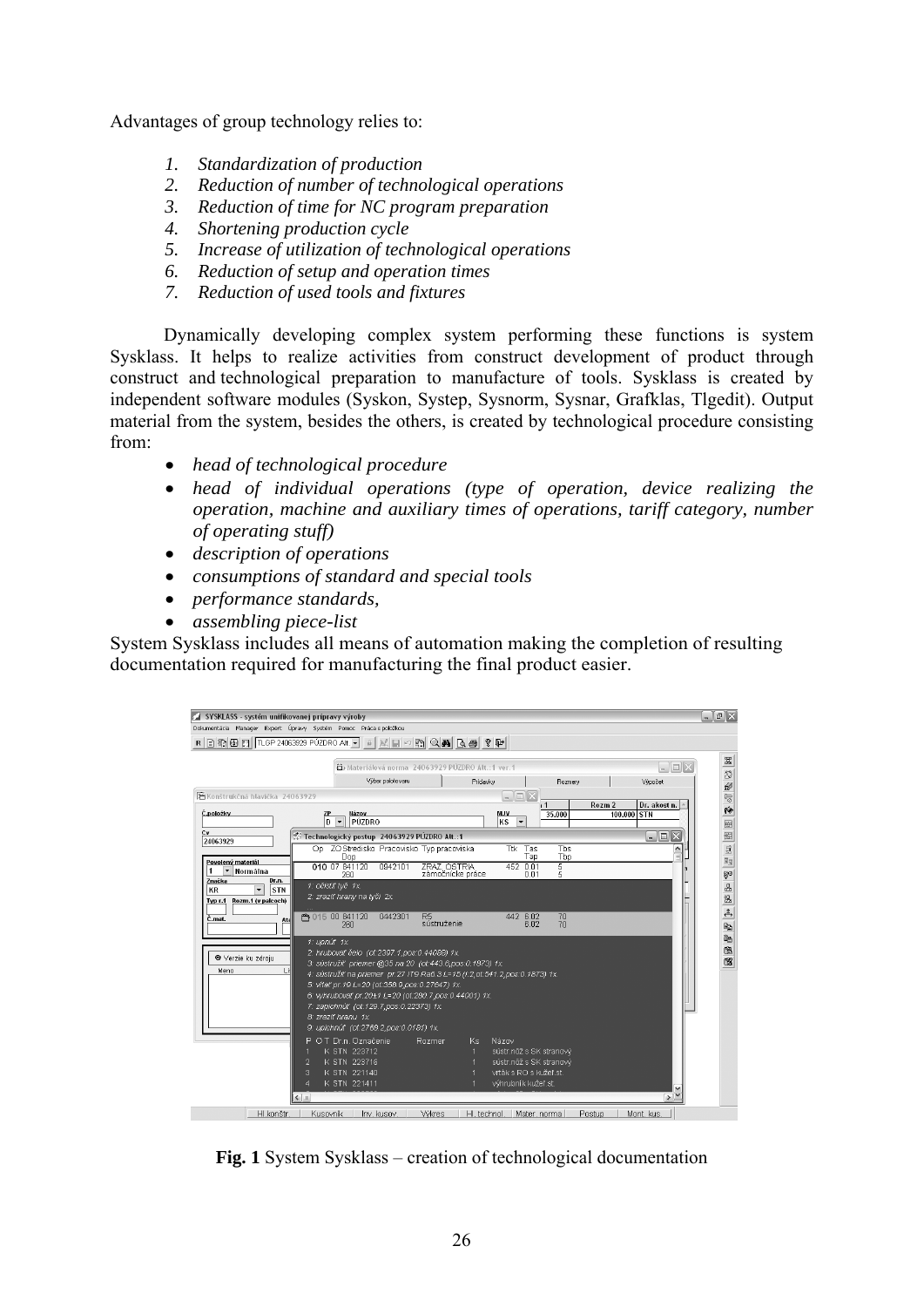## **3.IMPLEMENTATION OF RISK CONTROL METHOD WITH CAPP SYSTÉM**

To ensure efficient measures for inspecting and controlling the risk, it is not sufficient only to define the types of risks. Assignment of risk factors to concrete functional structures of technical device enables to use risk control methods in corresponding period of lifetime. Such review, fetched in catalogue form, provides the information about risk, risk factors and options for risk control.

Catalogue letter (CL) is for these needs required during all technical life of machine tool. KL is appropriate aid for constructor, producer of technological device, and also for its user. Catalogue letters (creating so-called risk map) includes minimal information about type of danger, kind of assault and its consequences.

The goal of catalogue letter is brief recognition of possible dangers and assaults in concrete workplace during all technical life of device, and their probability symptoms. Following after the identification of danger, it is necessary to determine of negative phenomenon (set of harms, damages, injuries, breakdowns etc.) caused by identified danger [4].

Catalogue letter is explicitly determined by the type of risk on the measured technological device, respectively in measured technological process (see Figure 2).



**Fig. 2** Working out of catalogue item by software means

It ensures the option of implementation for these needs by created software product with system of computer aided technological preparation of production Sysklass. On the base of defined code-list of workplaces and work-centers, which are denoted in heads of technological operations of technological procedures, it is possible to activate